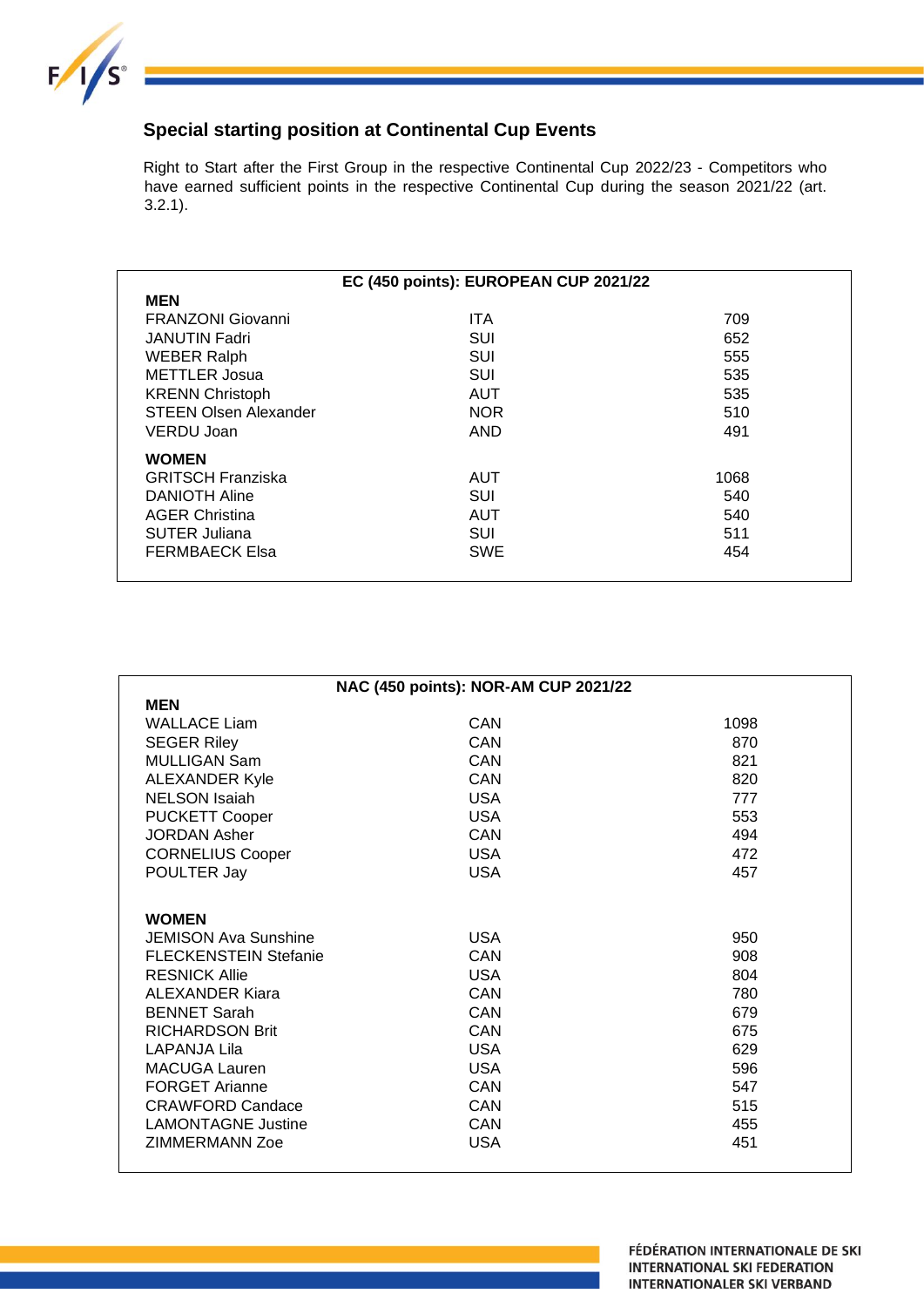

| FEC (400 points): FAR EAST CUP 2020/21                                                         |                                        |                   |  |
|------------------------------------------------------------------------------------------------|----------------------------------------|-------------------|--|
| <b>MEN</b><br><b>KRYZL Krystof</b>                                                             | CZE                                    | 515               |  |
| <b>WOMEN</b><br><b>TKACHENKO Ekaterina</b><br><b>GORNOSTAEVA Anastasia</b><br>MELNIKOVA Polina | <b>RUS</b><br><b>RUS</b><br><b>RUS</b> | 500<br>437<br>431 |  |

| ANC (200 points): AUSTRALIA NEW ZEALAND CUP 2019/20 |            |     |  |
|-----------------------------------------------------|------------|-----|--|
| <b>MEN</b>                                          |            |     |  |
| <b>WALCH Magnus</b>                                 | <b>AUT</b> | 364 |  |
| <b>MEINERS Maarten</b>                              | <b>NED</b> | 267 |  |
| <b>MARCHANT Armand</b>                              | <b>BEL</b> | 265 |  |
| ZAMPA Adam                                          | <b>SVK</b> | 254 |  |
| <b>MONSEN Marcus</b>                                | <b>NOR</b> | 247 |  |
| <b>BUGNARD Pierre</b>                               | SUI        | 218 |  |
|                                                     |            |     |  |
| <b>WOMEN</b>                                        |            |     |  |
| <b>KLOMHAUS Storm</b>                               | <b>USA</b> | 410 |  |
| <b>HUDSON Piera</b>                                 | <b>NZL</b> | 400 |  |
| <b>TILLEY Alex</b>                                  | <b>GBR</b> | 340 |  |
| <b>KASPER Vanessa</b>                               | SUI        | 315 |  |
| <b>ROBINSON Alice</b>                               | <b>NZL</b> | 280 |  |
| <b>FOSTER Olivia</b>                                | <b>GBR</b> | 261 |  |
| <b>FORNI Josephine</b>                              | <b>FRA</b> | 260 |  |
| <b>BISSIG Carole</b>                                | SUI        | 254 |  |
| <b>PALLA Victoria</b>                               | <b>GBR</b> | 239 |  |
|                                                     |            |     |  |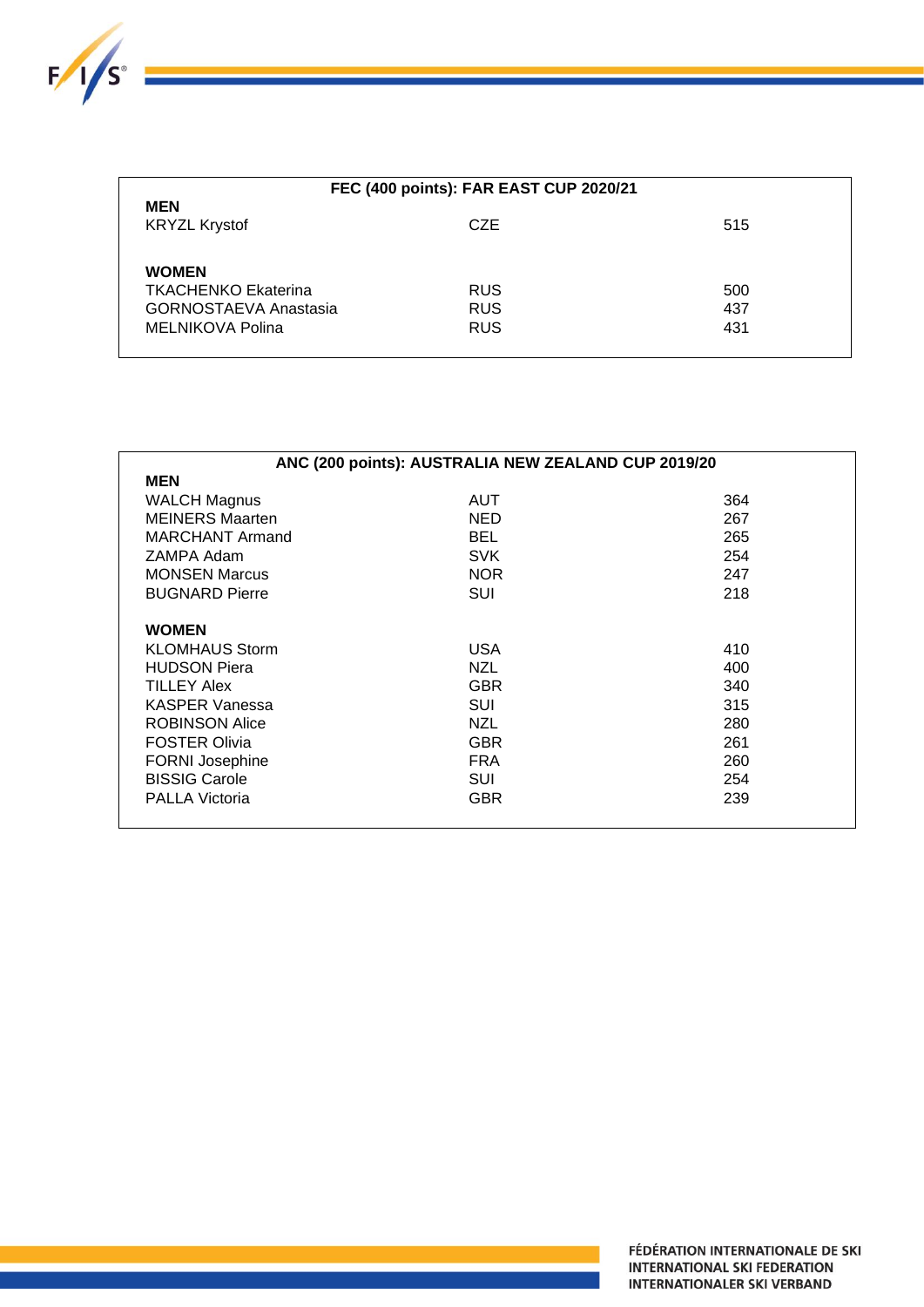

| SAC (200 points): SOUTH AMERICAN CUP 2019/20 |            |      |  |  |
|----------------------------------------------|------------|------|--|--|
| <b>MEN</b>                                   |            |      |  |  |
| SIMARI BIRKNER Cristian Javier               | <b>ARG</b> | 892  |  |  |
| <b>VON APPEN Henrik</b>                      | <b>CHI</b> | 720  |  |  |
| <b>BREITFUSS KAMMERLANDER Simon</b>          | <b>BOL</b> | 600  |  |  |
| <b>FIGUEROA Andres</b>                       | CHI.       | 597  |  |  |
| <b>VALLECILLO Juan Pablo</b>                 | <b>ARG</b> | 558  |  |  |
| <b>VON APPEN Sven</b>                        | CHI.       | 433  |  |  |
| <b>KUONEN Lars</b>                           | <b>SUI</b> | 422  |  |  |
| PIROZZI Nicolas                              | <b>CHI</b> | 362  |  |  |
| <b>GRAVIER Tiziano</b>                       | <b>ARG</b> | 351  |  |  |
| PUENTE TASIAS Alejandro                      | <b>ESP</b> | 345  |  |  |
| <b>ALARCON Bautista</b>                      | <b>ARG</b> | 297  |  |  |
| DEL CAMPO Juan                               | <b>ESP</b> | 240  |  |  |
| <b>GARAY Aingeru</b>                         | <b>ESP</b> | 230  |  |  |
| <b>WOMEN</b>                                 |            |      |  |  |
| YAKOVISHINA Elena                            | <b>RUS</b> | 1194 |  |  |
| <b>CLERC Mialitiana</b>                      | <b>MAD</b> | 1014 |  |  |
| SIMARI BIRKNER Macarena                      | <b>ARG</b> | 986  |  |  |
| SIMARI BIRKNER Maria Belen                   | <b>ARG</b> | 759  |  |  |
| SIMARI BIRKNER Angelica                      | <b>ARG</b> | 485  |  |  |
| SUAU Jana                                    | <b>ESP</b> | 236  |  |  |
|                                              |            |      |  |  |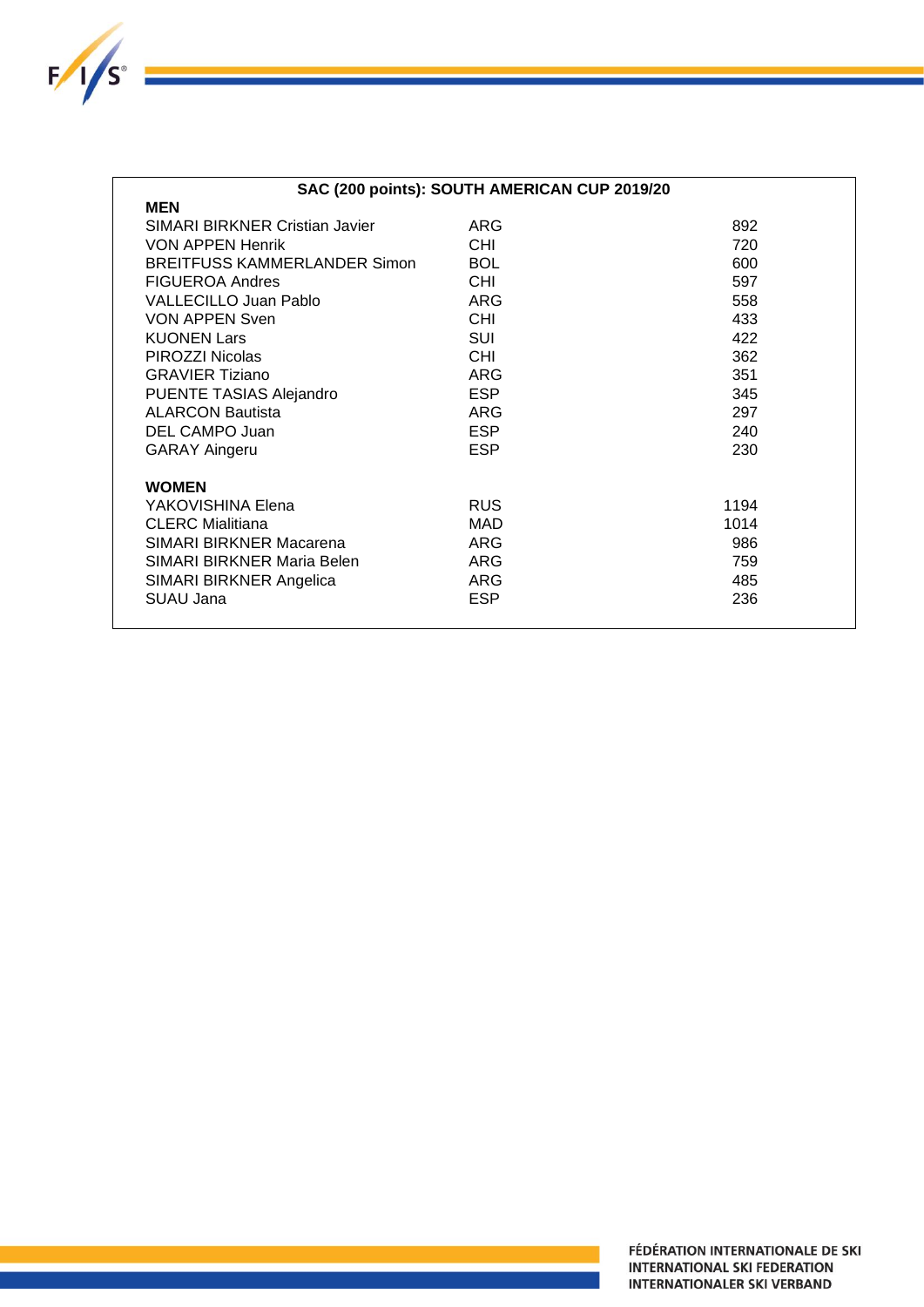**Continental Cup event winners and winners according to the geographical affiliation** may start as number 31 in that event in each Continental Cup 2022/23 (art. 3.2.2) **(\* FEC exception for 2022/23)**

## **Women**

 $F/I/S^{\circ}$ 

| <b>DH</b>                             | <b>SL</b>                                                        | GS                                                      | SG                          | <b>AC</b>                            |
|---------------------------------------|------------------------------------------------------------------|---------------------------------------------------------|-----------------------------|--------------------------------------|
| <b>EC: European Cup</b>               |                                                                  |                                                         |                             |                                      |
| SUTER Juliana (SUI)                   | DANIOTH Aline (SUI)                                              | <b>WILD Simone (SUI)</b>                                | <b>AGER Christina (AUT)</b> | -------                              |
| <b>NAC: Nor Am Cup</b>                |                                                                  |                                                         |                             |                                      |
| FLECKENSTEIN Stefanie<br>(CAN)        | LAPANJA Lila (USA)                                               | <b>RESNICK Allie (USA)</b>                              | CRAWFORD Candace (CAN)      | <b>JEMISON Ava Sunshine</b><br>(USA) |
| FEC: Far East Cup (from 2020/21*)     |                                                                  |                                                         |                             |                                      |
| ------                                | <b>GORNOSTAEVA Anastasia</b><br>(RUS)<br>MUKOGAWA Sakurako (JPN) | <b>TKACHENKO Ekaterina (RUS)</b><br>MIZUTANI Miho (JPN) | $- - - - - - -$             |                                      |
| <b>SAC: South American Cup</b>        |                                                                  |                                                         |                             |                                      |
|                                       | -------                                                          | -------                                                 | -------                     | .                                    |
| <b>ANC: Australia New Zealand Cup</b> |                                                                  |                                                         |                             |                                      |
| ------                                | -------                                                          | -------                                                 | -------                     | ------                               |

FÉDÉRATION INTERNATIONALE DE SKI **INTERNATIONAL SKI FEDERATION INTERNATIONALER SKI VERBAND**